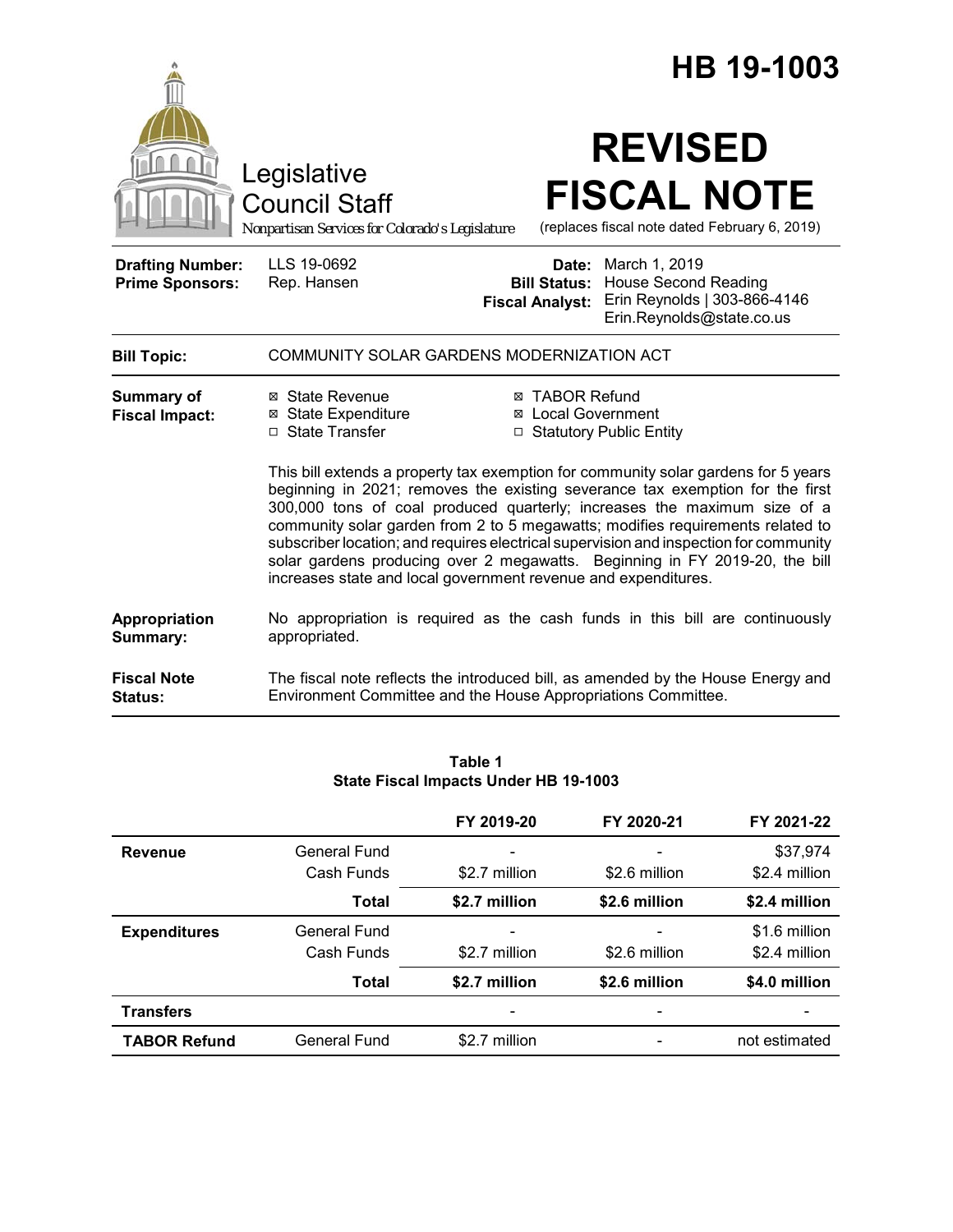March 1, 2019

# **Summary of Legislation**

This bill modifies the definition of "community solar garden" (CSG) to mean a solar electric generation facility with a nameplate rating of 5 megawatts; under current law, the limit is 2 megawatts. The bill also modifies the definition of "subscriber" so that customers no longer need to be in the same or adjacent county as the CSG, but only the service territory of the qualifying retail utility. The bill requires any CSG exceeding 2 megawatts to have an electrician's on-site supervision for any photovoltaic electrical work and for initial installation to be subject to final electrical inspection.

The bill also postpones the expiration of an existing property tax exemption for CSGs by 5 years, from 2021 to 2026. The exemption applies to the share of CSG property used to generate electricity for residential, governmental, or tax-exempt customers. Assessors value this property by determining the generating capacity of the CSG and multiplying by the cost per kilowatt of alternating current electricity as published by the Division of Property Taxation in the Department of Local Affairs (DOLA).

Finally, the bill discontinues the severance tax exemption on the first 300,000 tons of coal produced each quarter effective July 1, 2019.

## **Background**

As of January 2019, there are 231 megawatts at Xcel Energy and about 13 megawatts at Black Hills Energy of CSGs that are operational or committed through 2019. Under current law, CSGs (defined as generating less than 2 megawatts of electricity) are valued by the county assessor, while solar energy facilities (defined as generating more than 2 megawatts of electricity) are valued by the State Assessed Properties section of the Division of Property Taxation in the DOLA because these facilities are considered public utilities.

#### **State Revenue**

The bill is expected to increase state cash fund revenue by \$2.7 million in FY 2019-20, \$2.6 million in FY 2020-21, and \$2.4 million in FY 2021-22 based on the December 2018 Legislative Council Staff (LCS) forecast. This impact is shown in Table 2 below. The bill will also increase state General Fund revenue from income tax collections by \$37,974 in FY 2021-22 and \$75,947 in FY 2022-23.

**Removal of the severance tax exemption for certain quantities of coal.** Under current law, the first 300,000 tons of coal produced each quarter by each mine is exempt from the coal severance tax. In FY 2017-18, approximately 45.1 percent of coal produced in Colorado was exempt from severance taxation; therefore, repealing the exemption is estimated to increase the amount of coal subject to severance taxes by the same percentage. Coal severance tax revenue is subject to TABOR and deposited in equal amounts in the Local Government Severance Tax Fund in DOLA, which is distributed to local governments, and the State Severance Tax Trust Fund in the Department of Natural Resources (DNR).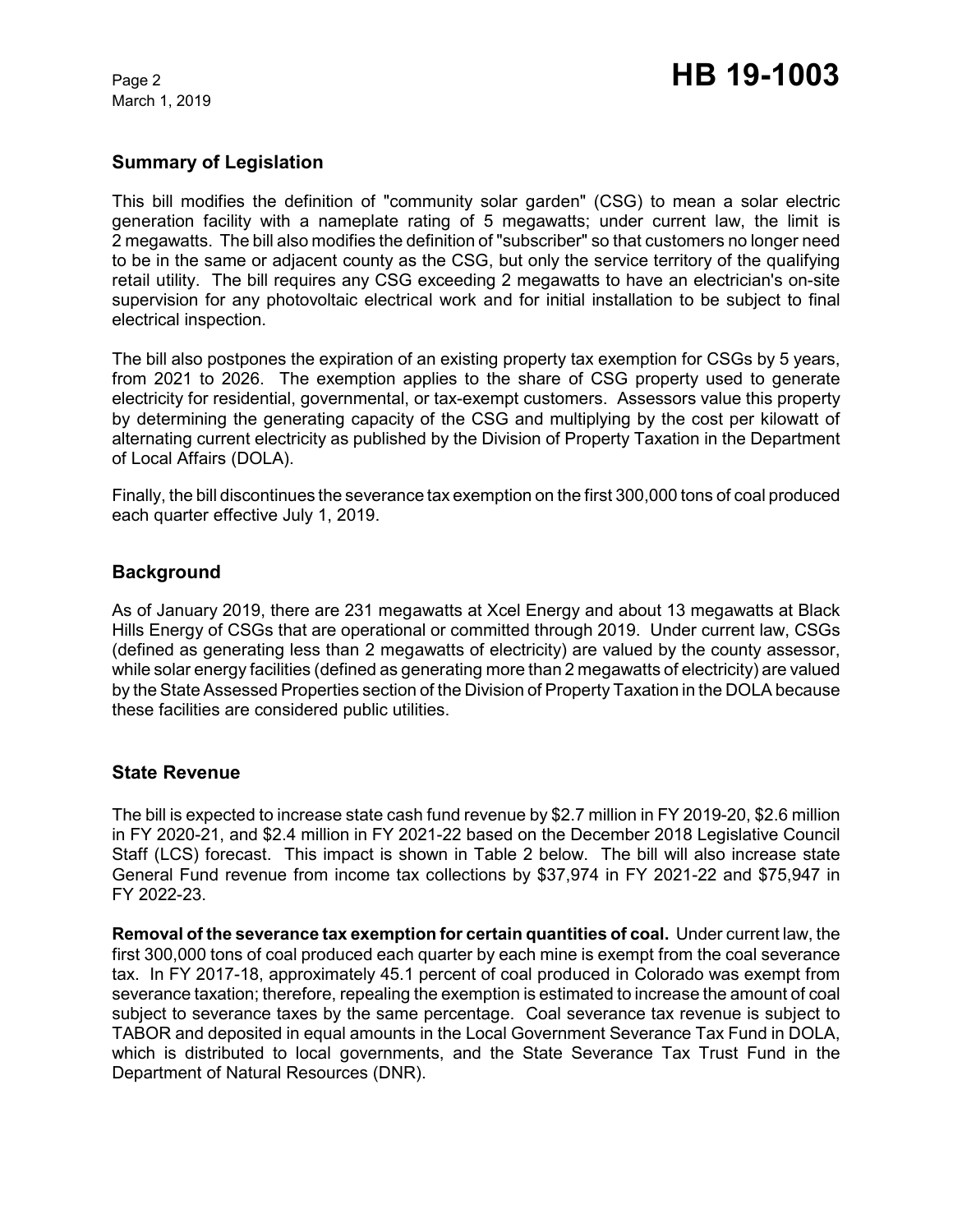|                                 | FY 2019-20    | FY 2020-21    | FY 2021-22    |
|---------------------------------|---------------|---------------|---------------|
| Collections Under Current Law** | \$3.3 million | \$3.1 million | \$2.9 million |
| Increase Under Amendment L.005  | \$2.7 million | \$2.6 million | \$2.4 million |
| <b>Total Collections</b>        | \$6.0 million | \$5.7 million | \$5.3 million |

**Table 2 Impact of Severance Tax Exemption Repeal Under HB 19-1003\***

*\* Totals may not sum due to rounding.*

*\*\* December 2018 LCS coal severance tax forecast. Because FY 2021-22 is out of the forecast period, the fiscal note assumes the prior year's -6.2 percent growth rate*

**Federal taxable income.** Property taxes are deducted from federal taxable income, which is the starting point for calculating Colorado income taxes. The reduction in property taxes from this bill reduces the deduction CSGs will be allowed to take, increasing their Colorado income tax liability. An estimated one-third of aggregate property tax liability is currently deducted from the taxable income of owners. The revenue impact is calculated by applying the state's 4.63 percent income tax rate to the reduced property tax liability. The smaller deduction will increase income tax revenue by \$37,974 in FY 2021-22, and \$75,947 in FY 2022-23. The FY 2021-22 revenue impact is based on a half-year property tax impact to account for the accrual accounting of income tax.

# **State Expenditures**

As a result of the revenue increase discussed above, the bill will increase state expenditures in DOLA and the DNR by \$2.7 million in FY 2019-20, \$2.6 million in FY 2020-21, and \$2.4 million in FY 2021-22. Beginning in FY 2021-22, the bill will increase state General Fund expenditures by an estimated \$1.6 million per year through FY 2026-27 to backfill school finance. Workload will also increase for DOLA and the Department of Regulatory Agencies (DORA) to implement the bill.

Local Government Severance Tax Fund — DOLA. Half of the increase shown in Table 2 will be credited to the Local Government Severance Tax Fund in DOLA, resulting in an expenditure increase of \$1.4 million in FY 2019-20, \$1.3 million in FY 2020-21, and \$1.2 million in FY 2021-22. These funds are distributed to local governments where the coal subject to the severance tax was extracted.

**State Severance Tax Trust Fund — DNR.** The other half of the increase shown in Table 2 will be credited to the State Severance Tax Trust Fund in DNR, resulting in an expenditure increase of \$1.4 million in FY 2019-20, \$1.3 million in FY 2020-21, and \$1.2 million in FY 2021-22. These funds support the work of DNR.

**General Fund backfill to school districts.** Assuming the current school finance formula and the budget stablization factor renews at its current level, the bill will require a General Fund appropriation of approximately \$1,623,677 from FY 2021-22 through FY 2026-27. This backfill amount is a result of exempting CSG-generated electricity from property tax, which will reduce the local share of school finance. The estimate was calculated using 2017 school mill levies applied to the FY 2019-20 assessed values of the state's CSG capacity as of January 2019, as discussed in the Background section. The amount may increase as more CSGs are constructed.